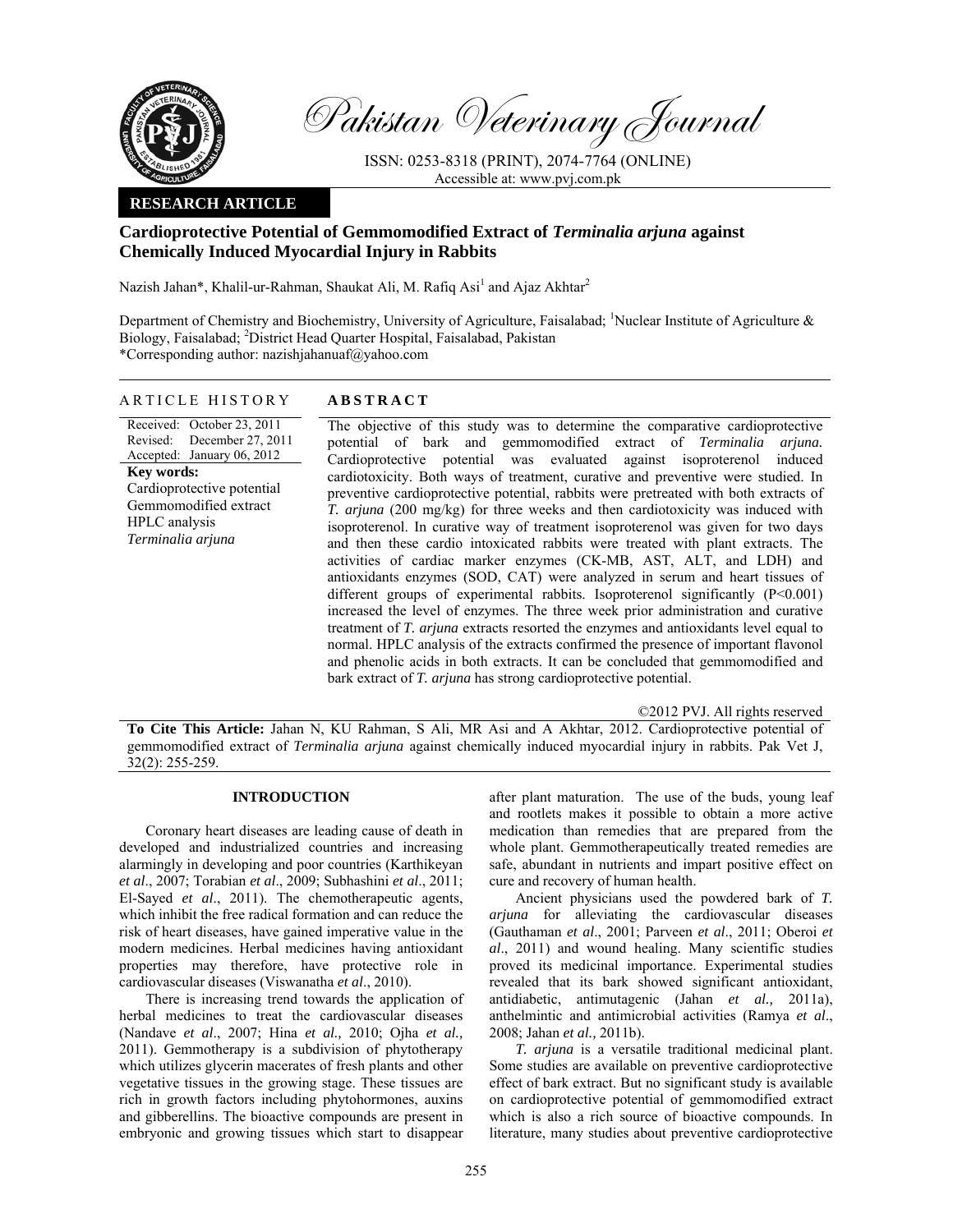mode of medicinal plants are available but research reports about curative mode are rare. The present study was therefore planned to evaluate the cardioprotective potential of *T. arjuna* extracts through both (preventive and curative) mode of treatments and to identify its important flavonoid and phenolic contents by HPLC.

#### **MATERIALS AND METHODS**

**Extract preparation:** *T. arjuna* was collected from University of Agriculture, Faisalabad Pakistan. The bark powder (30 g) was refluxed with methanol. After completion of time extract was filtered and methanol was evaporated under reduced pressure. Paste of plant material (100 g), which was freshly harvested from plants during their growing stage was macerated with one liter mixture of glycerin and methanol in a ratio of 1:2 and shake vigorously. After one month macerate was filtered and solvent was removed with rotary evaporator and crude extract was stored.

**HPLC analysis of phenolic compounds:** The analytical HPLC system used for separation of flavonol was consisted of UV-visible detector  $(\lambda$  max 360 nm) Hypersil-ODS column (4.6 x 250 mm, I.d., 5-*u*m) at ambient temperature. The mobile phase consisted of solvent A (3% aq. trifluoroacetic acid) and solvent B (acetonitrile and methanol  $(80:20 \text{ v/v})$ , was run with isocratic elution at flow rate of 1mL/min. The column and detector ( $\lambda$  max 280 nm) used for phenolic acid separation were similar to that used in flavonol analysis (Sultana and Anwar, 2008).

**Experimental protocol:** Cardioprotective potential of *T. arjuna* was evaluated in chemically induced myocardial infarction in animal model. Male albino rabbits weighing 1-1.5 kg were kept under standard conditions of environment. Animals were allowed free access to standard diet and water. Rabbits were kept for one week acclimatization period and then divided into six groups, each comprised of five animals (Table 1).

**Table 1:** Treatment protocol in different experimental groups of rabbits

| Groups | Detail                                                       |
|--------|--------------------------------------------------------------|
|        | Normal controls; animals were given standard diet only       |
| Ш      | ISO control group; rabbits were injected with ISO (85 mg/Kg) |
|        | b.wt.) for two consecutive days                              |
| Ш      | Baseline group: rabbits were treated with 200 mg/kg b.wt. T. |
|        | arjuna extracts once daily by oral gavage for three weeks.   |
| IV     | Preventive group: rabbits were pretreated with T. arjuna 200 |
|        | mg/kg b.wt. once daily by oral gavage for three weeks and    |
|        | then ISO (85 mg/kg) was injected for two days.               |
| ٧      | Curative groups: rabbits were injected with ISO (85 mg/kg)   |
|        | for two days to induce cardiotoxicity. Then these cardio     |
|        | intoxicated rabbits were treated with 200 mg/kg b.wt of      |
|        | plant extracts (gemmomodified and bark) once daily for four  |
|        | days and blood samples were collected daily.                 |
| ٧ı     | Standard drug curative group: rabbits were injected with ISO |
|        | (85 mg/kg) for two days to induce cardiotoxicity. Then these |
|        | cardio intoxicated rabbits were treated with combination of  |
|        | two standard drugs including Propranolol (5 mg) and          |
|        | gemfibrazole (50 mg) once daily for four days and blood      |
|        | samples were collected daily.                                |

ISO= Isoproterenol

**Biochemical assessment:** At the end of experimental period the blood samples were taken and serum was separated for analysis of different enzymes related to myocardial infarction such as lactate dehydrogenase (LDH), creatine kinase-MB fraction (CK-MB), aspartate transaminase (AST), alanine transaminase (ALT). All the analyses were performed with commercially available kits using chemistry analyzer. Animals were slaughtered and the heart tissues were removed for the analysis of antioxidant enzymes like superoxide dismutase (SOD), glutathione peroxidase (GPx) and catalase (CAT).

**Statistical Analysis:** Each sample was analyzed in triplicate and data were expressed as mean±SD. Data was analyzed using analysis of variance (ANOVA) in SPSS 15 software. Tukey Multiple Comparison test was used for comparison of means of different treatments (P<0.001).

# **RESULTS**

**HPLC analysis of polyphenols:** HPLC analysis demonstrated that *T. arjuna* bark and gemmomodified extract contained the highest amount of myricetin followed by quercetin and kaempferol (Table 2)**.** *T. arjuna* bark extract exhibited good concentration of phenolic acids. Bark extract contained highest amount of ferulic acid followed by p*-*coumaric acid, gallic acid, chlorogenic acid, caffeic acid and catechin. In gemmomodified extract ferulic acid, gallic acid, caffeic acid, chlorogenic acid and catechin were identified (Table 2).

|                                                           |  |  |  |  |  |  |  | Table 2: Flavonol and phenolic acid contents of Terminalia arjuna |  |
|-----------------------------------------------------------|--|--|--|--|--|--|--|-------------------------------------------------------------------|--|
| (µg/g) of dry or fresh weight of plant quantified by HPLC |  |  |  |  |  |  |  |                                                                   |  |

| Flavonol/phenolic acids | Bark extract    | Gemmomodified extract |
|-------------------------|-----------------|-----------------------|
| Gallic acid             | 93.76±0.5       | 82.96±0.9             |
| Catechin                | $4.6 \pm 0.9$   | $2.10 \pm 0.8$        |
| Chlorogenic acid        | $48.25 \pm 0.5$ | $43.56 \pm 0.2$       |
| Caffeic acid            | $8.93 \pm 0.4$  | $27+0.8$              |
| Ferulic acid            | 210±0.9         | 175.50±0.9            |
| p- coumaric acid        | $105 \pm 0.8$   | N.D                   |
| Myricetin               | 817±0.25        | $503 \pm 0.05$        |
| Quercetin               | $66.5 \pm 1.00$ | $60+0.9$              |
| Kaempferol              | $7.6 \pm 2.5$   | $1.8 + 0.9$           |

**Preventive cardioprotective activity:** The present study demonstrated the cardioprotective potential of polyphenolic rich extract of *Terminalia arjuna* in terms of curative and preventive modes of treatments.

Isoproterenol (ISO) significantly (P<0.001) increased the level of serum cardiac marker enzymes like CK-MB, LDH, AST, ALT in isoproterenol-induced group as compared to normal control group indicating myocardial infarction in rabbits. Prior administration of plant extracts (200 mg/kg b.wt.) significantly decreased the ISO-induced elevated level of cardiac marker enzymes (Table 3).

Group of rabbits treated with the bark extract brought ISO-induced elevated enzyme level close to the normal. Gemmomodified extract of *T. arjuna* also demonstrated significant  $(P<0.001)$  decline in enzyme level when compared to ISO control group. Treatment of *T. arjuna* bark extract showed greater effect in comparison of gemmomodified extract. This decline in enzyme level could be due to the action of *T. arjuna* extracts on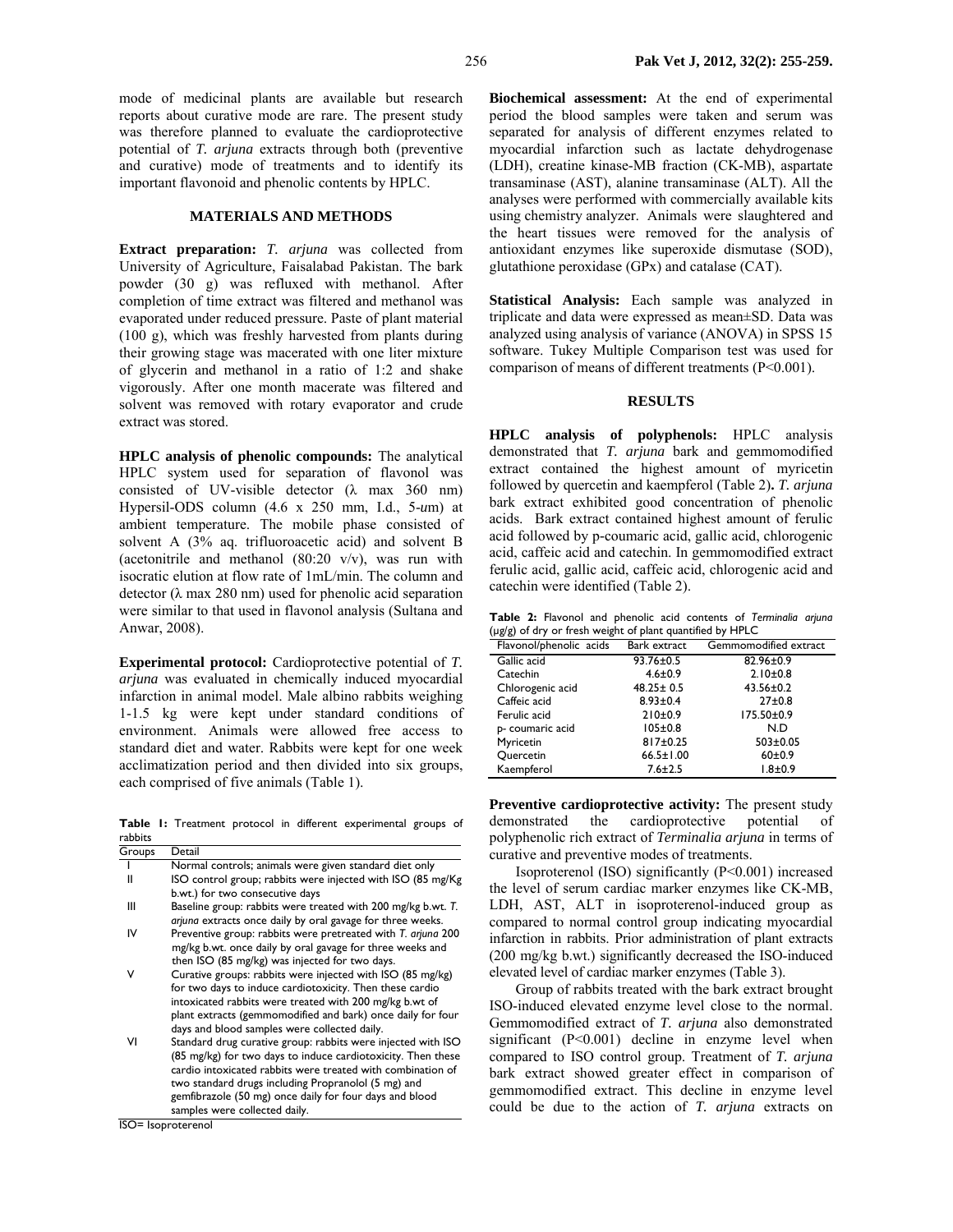**Table 3:** Preventive effect of bark and gemmomodified extracts of *Terminalia arjuna* on cardiac markers and antioxidant enzymes in rabbits.

| Parameter                        | Control (normal) | <b>ISO</b> control | Gemmo+ISO           | Bark+ISO         | <b>BSL-200mg</b> |
|----------------------------------|------------------|--------------------|---------------------|------------------|------------------|
| CK-MB(IU/L)                      | 142.100+1.241    | 292.980+2.477*     | 157.460+0.699**     | 146.400+0.970**  | 143.900+2.339    |
| LDH(IU/L)                        | 253.340+9.418    | 512.420+0.507*     | $287.480 + 1.36$ ** | 271.580+0.90**   | 251.240+0.702    |
| AST(IU/L)                        | 34.080+0.60      | 73.300+2.401*      | $41.66 + 0.643**$   | 38.040 + 094**   | 31.560+1.918     |
| ALT(IU/L)                        | 36.440+0.767     | 82.580+1.869*      | $40.720 + 4.9**$    | 44.80+1.206**    | 36.900+1.086     |
| SOD (IUmg <sup>-1</sup> protein) | 11.022+1.045     | $4.160 + 0.541*$   | $9.836 + 9.29**$    | $10.0 + 1.086**$ | $11.22 + 0.849$  |
| CAT (IUmg <sup>-1</sup> protein) | 34.82+0.487      | 14.820+1.004*      | $31.40 + 1.67**$    | 32.4+0.897**     | 38.680+0.841     |
| GPX (IUmg <sup>-1</sup> protein) | 1.54+0.183       | $0.626 + 0.877*$   | I.424+2.07**        | 1.470+2.0**      | $1.642 + 2.588$  |
|                                  |                  |                    |                     |                  |                  |

Results are expressed as mean+SD for 5 rabbits in each group. \*Significantly different from control group (P<0.001). \*\*Significantly different from ISO control group (P<0.001). Control; received normal diet and water. ISO control; received two doses of 85 mg/kg isoproterenol. Groups gemmo + ISO and bark+ISO received 200mg extracts doses for three weeks and then two doses of 85 mg/kg ISO was given. BSL groups received only plant extracts doses.

**Table 4:** Curative effect of bark and gemmomodified extracts of *Terminalia arjuna* on cardiac markers and antioxidant enzymes in rabbits

| Parameter   | Days | Control           | <b>ISO Treated</b> | ISO + Standard drug | ISO+(Bark)200mg    | $ISO+(gemmo)200mg$   |
|-------------|------|-------------------|--------------------|---------------------|--------------------|----------------------|
| CK-MB(IU/L) |      | $152.080 + 1.326$ | 291.48±1.38*       | $270.40 + 1.140*$   | 284.82+2.532       | 281.36±1.532         |
|             |      | $151.760 + 1.081$ | 282.66±1.75*       | 220.06±0.932*       | $234.58 + 2.23*$   | $220.58 + 2.13*$     |
|             |      | $151.400 + 1.140$ | $250.80 + 0.83*$   | 181.30±1.204*       | $191.04 + 0.953*$  | 181.08±0.253*        |
|             | 4    | $151.400 + 1.140$ | $210.84 + 0.94*$   | $163.52 + 2.626*$   | $169.82 + 1.308**$ | $164.82 \pm 0.308**$ |
| LDH (IU/L)  |      | 250.640+0.462     | 533.24+2.528*      | 500.720+0.817       | 520.800+0.837      | $516.060 \pm 1.539$  |
|             |      | 251.440+0.336     | 513.86+1.936*      | 480.320+6.902*      | 497.300+3.867*     | 497.580+1.477*       |
|             |      | 250.980+0.968     | 491.70+1.988*      | 409.600+2.074*      | 431.100+0.742*     | 426.860+0.773*       |
|             |      | 249.820+1.076     | 481.1+0.894*       | 300.500+0.524*      | 306.260+3.505*     | 314.960+1.335*       |
| AST(IU/L)   |      | 33.240+1.762      | 91.900+0.894*      | 77.900+2.014*       | 83.860+2.190       | 77.860+0.830*        |
|             |      | 35.160+1.674      | 90.180+1.182*      | $66.520 + 1.672*$   | 73.640+2.182*      | 69.940±0.862*        |
|             |      | 32.900+1.386      | 80.540+0.677*      | 53.580+1.668*       | 59.700+0.711*      | 46.660±1.038*        |
|             |      | 33.160+0.551      | 84.380+1.105*      | 41.000+0.771*       | 45.320+0.779*      | 41.260±0.830*        |
| ALT(IU/L)   |      | 36.920+0.937      | 82.080+1.992*      | 76.480+1.377        | 81.40+0.897        | 78.40+0.397          |
|             |      | 36.320+1.232      | 81.520+1.201*      | 71.080+0.958*       | 74.920+0.798       | 70.920+0.298         |
|             |      | 35.880+1.244      | 75.300+1.808*      | $61.660 + 1.108*$   | $66.500 + 1.15*$   | 64.500+1.0%*         |
|             |      | 36.660+1.057      | 78.360+1.036*      | 55.660+3.532**      | 48.260+1.93*       | $42.260 + 1.03*$     |

Results are expressed as mean+SD for 5 rabbits in each group.\*Significantly different from normal control group P<0.001) \*\*Significantly different from ISO control group (P<0.001). Control received normal diet and water. ISO control; received 85 mg/kg b.wt. isoproterenol. Group ISO+ P (gemmo&bark) 200; received the ISO for two days and then gemmomodified and bark extract dose were given to these rabbits for four days Standard drug group; received the ISO for two days and then standard drug was given to these rabbits for four days.

maintaining membrane integrity therefore constrained the leakage of enzymes.

Myocardial antioxidant enzymes activities like SOD, CAT and peroxidase were significantly  $(P<0.001)$  lower in isoproterenol-treated group than in control group. Pretreatment with *T. arjuna* followed by ISO administration significantly (P<0.001) protected the rabbits against ISO-induced changes in SOD, CAT and GPx level. Treatment of rabbits with gemmomodified extract of *T. arjuna* at the dose of 200 mg/kg b.wt. restored the antioxidant enzyme level near to the normal. *T. arjuna* bark extract also significantly restored antioxidant enzyme level as compared to ISO control group. However, this effect was slightly less than gemmomodified extract. In baseline groups level of cardiac and antioxidant enzymes was normal.

**Curative cardioprotective activity:** Curative cardioprotective effect is important parameter for the evaluation of cardioprotective activity of medicinal plants. In curative cardioprotective activity, cardiotoxicity (ischemia and myocardial infarction) was induced in rabbits and then plant extract (200 mg/kg b.wt) was fed orally to ischemic/ myocardial infarcted rabbits once daily for four days.

Cardiotoxicity was induced in experimental rabbits by injection of isoproterenol at the dose of 85 mg/kg b.wt. Isoproterenol significantly increased (P<0.001) the level of diagnostic cardiac markers in serum of the rabbits as compared to the rabbits of normal control group indicating cardiac insufficiency, ischemia and myocardial infarction (Table 4).

Treatment of myocardial infarcted rabbits with *T. arjuna* extracts significantly (P<0.001) reduced the ISO-induced rise in cardiac marker enzymes after four treatments (one dose daily). Both bark and gemmomodified extracts of *T. arjuna* (200 mg/kg b.wt) decreased the ISO-induced elevated enzyme level close to normal. These results are comparable with the effect of standard drug. Combination of two standard drugs Propranolol and gemfibrazole is used to compare the activity of medicinal plants.

#### **DISCUSSION**

The present study demonstrated both important curative and preventive modes of cardioprotective activity. It explained the cardioprotective potential of bark and gemmomodified extract of *T. arjuna* in widely used ISO-induced model of myocardial infarction in rabbits. ISO, a synthetic catechol amine, is β- adrenergic receptor agonist. In high dose, it has ability to destruct myocardium and cause cardiotoxicity due to cytosolic  $Ca^{2+}$  overload. As a result of this myocardium destruction, cytosolic enzymes (CK-MB, LDH, AST, and ALT) are secreted into blood and serve as diagnostic markers of cardiotoxicity. Pathophysiological changes including cell necrosis, contractile failure, ventricular arrhythmias and subcellular changes after ISO administration (85 mg/kg) are comparable to those taking place in human myocardial ischemia/infarction (Nandave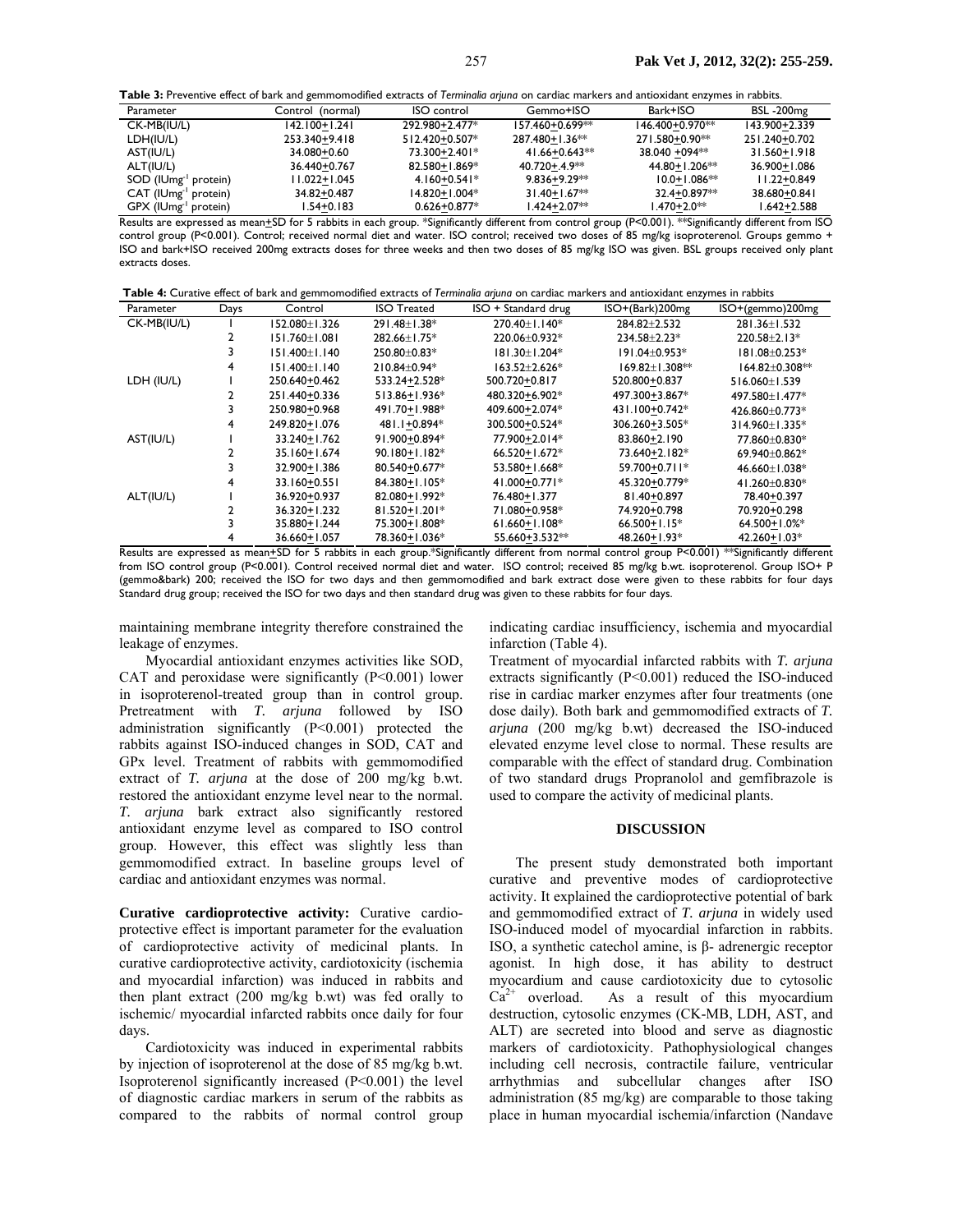*et al*., 2007; Panda and Niak, 2008; Ojha *et al.,* 2011; Subhashini *et al*., 2011).

ISO treated rabbits showed significant increase in the levels of diagnostic marker enzymes including CK-MB, LDH, AST, and ALT at the dose of 85 mg/kg. The high levels of enzymes are an indicator of the severity of ISOinduced myocardial cell necrosis. The myocardial cell necrosis can be due to increase in lipid peroxidation. These finding are in agreement with earlier reports (Karthikeyan *et al*., 2007).

Activities of antioxidant enzymes including SOD, CAT, and peroxidase were significantly lower in cardiac tissues of ISO treated group. Limited activity of endogenous antioxidant enzymes might be due to less availability of their substrates. These enzymes provide protection from peroxidative damage in oxidative stress as antioxidant enzyme consumption is increased due to high lipid peroxidation. Production of highly reactive free radical species inhibited the activities of antioxidant enzymes (Karthikeyan *et al*., 2007).

Treatment of different groups of rabbits with extracts (200 mg/Kg b.wt.) significantly blocked the ISO-induced secretion of all cardiac diagnostic marker enzymes (CK-MB, LDH, AST, ALT). The decline in enzymes levels could be due to potential of extracts for repairing and maintenance of the membrane due to antioxidant polyphenols, thereby preventing the secretion of enzymes.

The rabbits treated with 200 mg/kg b.wt. of plant extracts showed significant restoration in activities of antioxidant enzymes (SOD, CAT and GPx) when compared with ISO-induced group. The rise in endogenous antioxidant enzyme level might be a cellular adaptive mechanism which led to the increased synthesis of these enzymes and attributed to free radical scavenging potential of antioxidant polyphenols in medicinal plants (Karthikeyan *et al*., 2007).

*T. arjuna* is very important medicinal plant and results of this study has exposed that both bark and gemmomodified extracts protected the myocardial tissues of experimental animals from ISO-induced myocardial changes by regulating the levels of serum diagnostic marker enzymes and activities of antioxidant enzymes. Preventive (prior administration for 3 weeks) and curative treatment of *T. arjuna* bark and gemmomodified extract significantly protected from ISO induced myocardial infarction. It had strong restoration effect on antioxidant enzymes (SOD, CAT peroxidase). Recent studies suggested that free radical formation, and oxidative stress associated with occurrence of deficiency in antioxidant enzymes might be the major causative factor for the development of heart failure after myocardial infarction (Karthikeyan *et al*., 2007; Ojha *et al.,* 2011).

 The cardioprotective potential of *T. arjuna* is attributed to the presence of potent antioxidant compounds and their free radical scavenging activity. Cardioprotective potential of *T. arjuna* extracts in terms of curative and preventive mode can be correlated with polyphenolic fraction and antioxidant activity.

HPLC analysis revealed the presence of most important flavonol (quercetin, myricetin, kaempferol), flavanole (catechin) and phenolic acids (gallic acid, *P.*  coumari*c*, ferulic acid) in significantly higher concentrations. Many studies supported the

cardioprotective effect of plant polyphenols (Alyane *et al*., 2008). Flavonoids can show their cardioprotective potential by various mechanisms. The intake of flavonoids may stop endothelial dysfunction by increasing the vasorelaxation process leading to reduction of arterial pressure (Narayana *et al*., 2001; Kurosawa *et al*., 2005). Flavonoids may directly scavenge some radical species and also help in uptake of oxdatively modified low density lipoprotein (LDL) through scavenger receptors. Scientific studies have revealed that quercetin an important flavonol suppressed the LDL oxidation and exerted significant vasorelaxation (Burns *et al*., 2000). Polyphenols may enhance cardiovascular health through regulation of platelet activity. Selected flavonoids such as quercetin kaempferol and myricetin inhibited platelet aggregation (Keevil *et al*., 2000).

Some studies are reported about cardioprotective (Gauthaman *et al*., 2001), hypocholesterolemic and antioxidant effect of *T. arjuna* bark (Jahan *et al*., 2011a). But no pervious data is available on cardioprotective effect of gemmomodified extracts (young buds and shoots). It is first time reported in this study that gemmomodified extract showed cardioprotective effect close to bark extract. It could be used as new cardioprotective agent. Other aspect of this study (curative effect or post-myocardial infarction treatment) of plant is also first time reported in this study and no previous reference was available on this aspect. Both gemmomodified and methanolic bark extracts offered a great potential to cure the myocardial infarction induced by consecutive doses of ISO.

Antioxidant constituents of *T. arjuna* is mainly responsible for its superlative cardioprotective activity. Bark of *T. arjuna* has also reported rich in co-enzyme Q which is highly effective to prevent heart disease. All these facts confirmed strong cardioprotective potential of gemmomodified and bark extracts of *T. arjuna.* 

#### **REFERENCES**

- Alyane M, L Benguedouar, W Kebsa, HN Boussenane, H Rouibah and M Lahouel, 2008. Cardioprotective effects and mechanism of action of polyphenols extracted from propolis against doxorubicin toxicity. Pak | Pharm Sci, 21: 201-209.
- Burns J, PT Gardner, JO Neil, S Crawford, I Morecroft, DB McPhail, C Lister, D Matthews, MR MacLean, ME Lean, GC Duthie and A Crozier, 2000. Relationship among antioxidant activity, vasodilatation capacity and phenolic content of red wines. J Agric Food Chem, 48: 220-230.
- El-Sayed EM, ASA El-azeem, AA Afify, MH Shabana and HH Ahmed, 2011. Cardioprotective effects of *Curcuma longa* L. extracts against doxorubicin-induced cardiotoxicity in rats. J Medicinal Plant Res, 5: 4049-4058.
- Gauthaman K, M Maulik, R Kumari, SC Manchanda, AK Dinda and SK Maulik, 2001. Effect of chronic treatment with bark of *Terminalia arjuna*: a study on the isolated ischemic reperfused rat heart. J Ethnopharmacol*,* 75: 197-201.
- Hina S, K Rehman, ZH Dogar, N Jahan, M Hameed, ZI Khan, K Ahmad, K Mukhtar and EE Valeem, 2010. Cardioprotective effect of gemmotherapeutically treated *withania somnifera* against chemically induced myocardial injury. Pak J Bot, 42: 1487-1499.
- Jahan N, KU Rehman, S Ali and IA Bhatti, 2011a. Antimicrobial potential of gemmo-maodified extracts of *Terminalia arjuna* and *Euophorbia tirucalli.* Int J Agric Biol, 13: 1001-1005.
- Jahan N, K Rehman, S Ali and IA Bhatti, 2011b. Antioxidant activity of gemmotherapeutically treated indigenous medicinal plants. Asian J Chem, 23: 3461-3470.